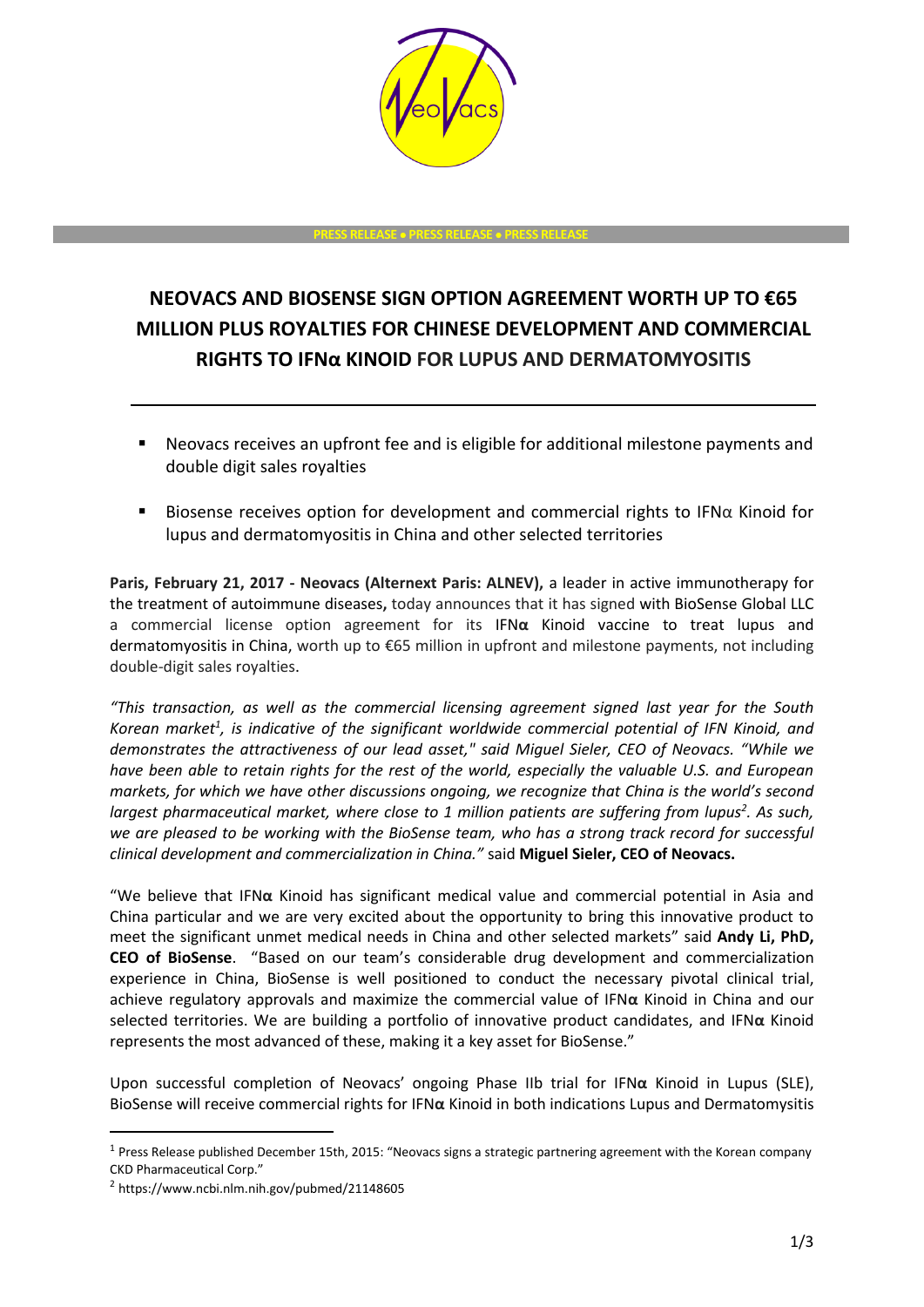for China and selected territories: Macao, Hong Kong, Taiwan and Singapore. BioSense will fund a Phase III clinical trial for IFN**α** Kinoid in China and will be seeking regulatory approval in the appropriate geographies. BioSense will bear all costs associated with these development and regulatory-related initiatives. Both parties will work closely in designing and executing next stage clinical development strategy in China and all other geographies.

Neovacs retains rights for other regions, except the previously partnered South Korean market. BioSense also receives first right of refusal in the agreed upon Asian markets for any further IFN**α** Kinoid indications, including Type 1 Diabetes. Additional terms were not disclosed.

## **About Kinoids®: Neovacs Technology**

Kinoids®developed by Neovacs targets pathologies associated with an overproduction of endogenous cytokines. This technology is based on active immunotherapy to generate an immune response through the administration of an immunogenic complex involving the target cytokine to a carrier protein (KLH). The intramuscular injection of this Kinoid induces an immune response and stimulates the production of polyclonal antibodies against the target cytokines. It is thus possible to block cytokine overproduction and its pharmacological effects. Several autoimmune and inflammatory diseases (e.g. systemic lupus erythematosus, dermatomyositis, Type 1 diabetes etc.) are characterized by a disorder of cytokines that are found to be produced in excess (ex: IFNα), promoting inflammation and dysregulation of the immune system.

## **About Neovacs**

Listed on Alternext Paris since 2010, Neovacs is today a leading biotechnology company focused on an active immunotherapy technology platform (Kinoids) with applications in autoimmune and/or inflammatory diseases. On the basis of the company's proprietary technology for inducing a polyclonal immune response (covered by five patent families that potentially run until 2032) Neovacs is focusing its clinical development efforts on IFNα-Kinoid, an immunotherapy being developed for the indication of lupus, dermatomyositis and also in preclinical trial for Type 1 diabetes. Neovacs is also conducting preclinical development works on other therapeutic vaccines in the fields of auto-immune diseases, oncology and allergies. The goal of the Kinoid approach is to enable patients to have access to safe treatments with efficacy that is sustained in these life-long diseases. [www.neovacs.fr](http://www.neovacs.fr/)

### **About Biosense Global LLC**

BioSense is an emerging biotech company established to address the business needs of the global biopharmaceutical market with a focus on China, Europe, and the U.S. The company is based in New Jersey (US) and Suzhou (China). The organization's mission is to bridge the gap between undercapitalized biopharmaceutical projects, companies, and investors to add value to its stakeholders and address significant unmet medical needs. BioSense's expert team of international biopharma executives and seasoned investors has extensive experience in developing, registering and commercializing some of the most successful products in key markets, including, US, Europe and China, plus the business management and cross-cultural knowledge while navigating entry into new markets and access to additional resources and funds. Website: <http://www.biosensegloballlc.com/about/>

### **ActeaVentures acted as a business development consultant for Neovacs**

## **About ActeaVentures GmbH**

ActeaVentures is a global business development advisory firm for the Life Sciences Industry serving clients in pharma, biotech, diagnostics and medtech,with offices in Europe (Germany, Spain, France), USA (San Francisco, Boston) and Asia (Singapore, China, Japan). [http://www.acteaventures.com](http://www.acteaventures.com/)